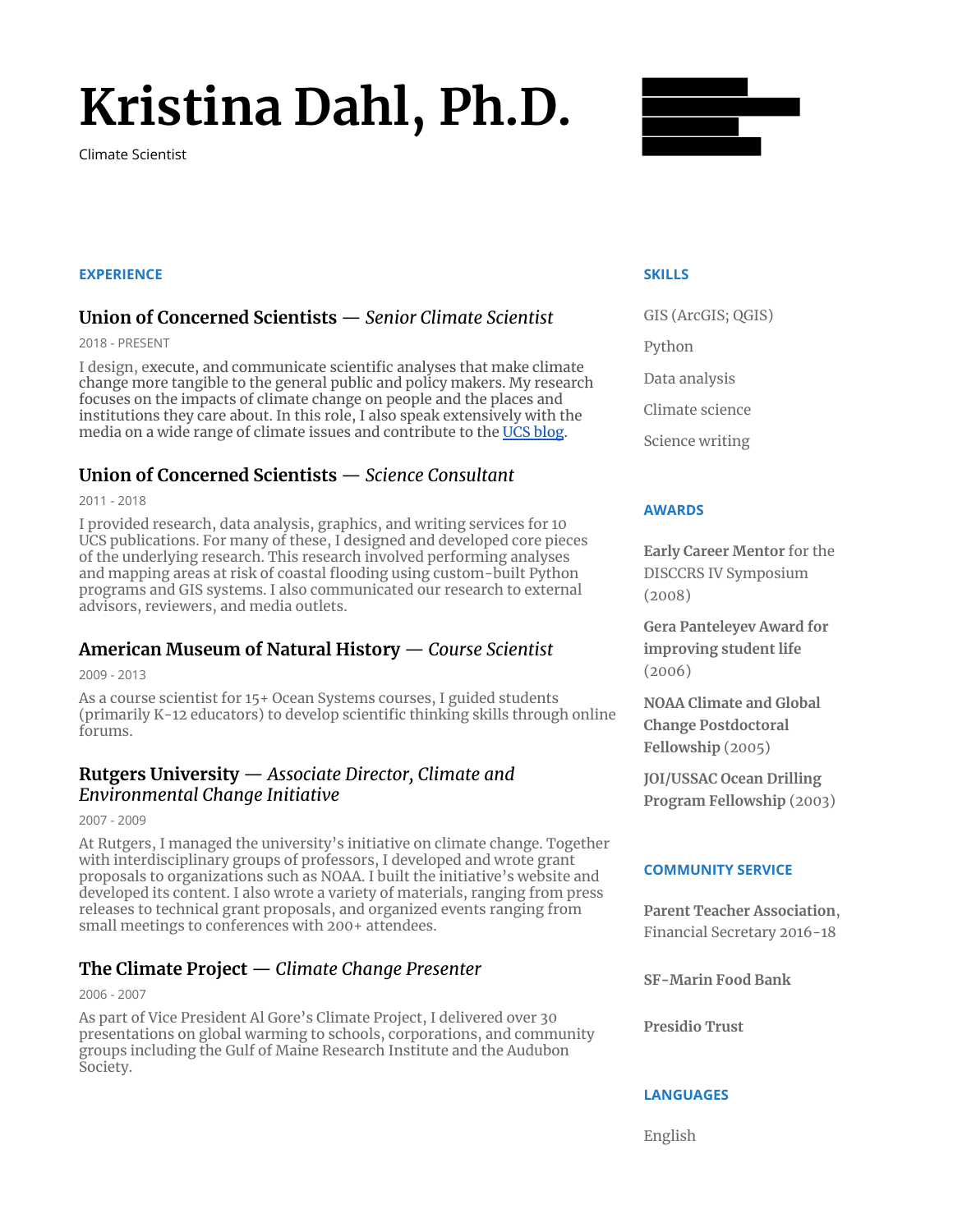# **Scripps Institution of Oceanography** — *Postdoctoral Fellow*

2005 - 2006

As a postdoc, I published and reviewed scientific articles for several journals and participated in an expedition to the Republic of Kiribati to assess both recent human impacts to marine ecosystems and historical climate change using fossil corals.

## **EDUCATION**

# **MIT/WHOI Joint Program** — *Ph.D.*

2000 - 2005

As a graduate student, I completed and published a scientific thesis on the climat history of the Indian Monsoon. This work involved analyzing output from the GFDL climate model as well sampling and analyzing marine sediments. I funded my own thesis research by writing a successful grant proposal to the National Science Foundation, and presented my work as a teaching assistant, guest lecturer, and invited speaker and universities and conferences.

# **Boston University**— *B.A., Earth Sciences*

1996 - 1999

### **SELECTED PUBLICATIONS (full list available upon request)**

#### **ONLINE INTERACTIVE MAP TOOLS**

Too Hot to Work (2021): [https://storymaps.arcgis.com/stories/0983100fa18744fc97bd477d9879a9](https://storymaps.arcgis.com/stories/0983100fa18744fc97bd477d9879a9f8) [f8](https://storymaps.arcgis.com/stories/0983100fa18744fc97bd477d9879a9f8)

Underwater (2018): <https://arcg.is/1aXHrb0>

When Rising Seas Hit Home (2017): <https://arcg.is/1GL99P>

#### **PUBLIC-FACING REPORTS**

**K. Dahl** and R. Licker. 2021. Too Hot to Work. Union of Concerned Scientists.

Ferguson, R., **K. Dahl**, and M. DeLonge. 2019. Farmworkers at Risk. Union of Concerned Scientists.

**K. Dahl**, E. Spanger-Siegfried, R. Licker, A. Caldas, J.T. Abatzoglou, N. Mailloux, R. Cleetus, S. Udvardy, J. Declet-Barreto, P. Worth. 2019. Killer Heat in the United States. Union of Concerned Scientists.

**K. Dahl**, R. Cleetus, E. Spanger-Siegfried, S. Udvardy, A. Caldas, and P. Worth. 2018. Underwater. Union of Concerned Scientists.

Spanger-Siegfried, E., **K. Dahl**, A. Caldas, S. Udvardy, R. Cleetus, P. Worth, and N. Hernandez-Hammer. 2017. When Rising Seas Hit Home. Union of Concerned Scientists. (Lead scientist)

Spanger-Siegfried, E., **K. Dahl**, A. Caldas, and S. Udvardy. 2016. U.S. Military Bases on the Front Lines of Rising Seas. Union of Concerned Scientists. (Lead analyst)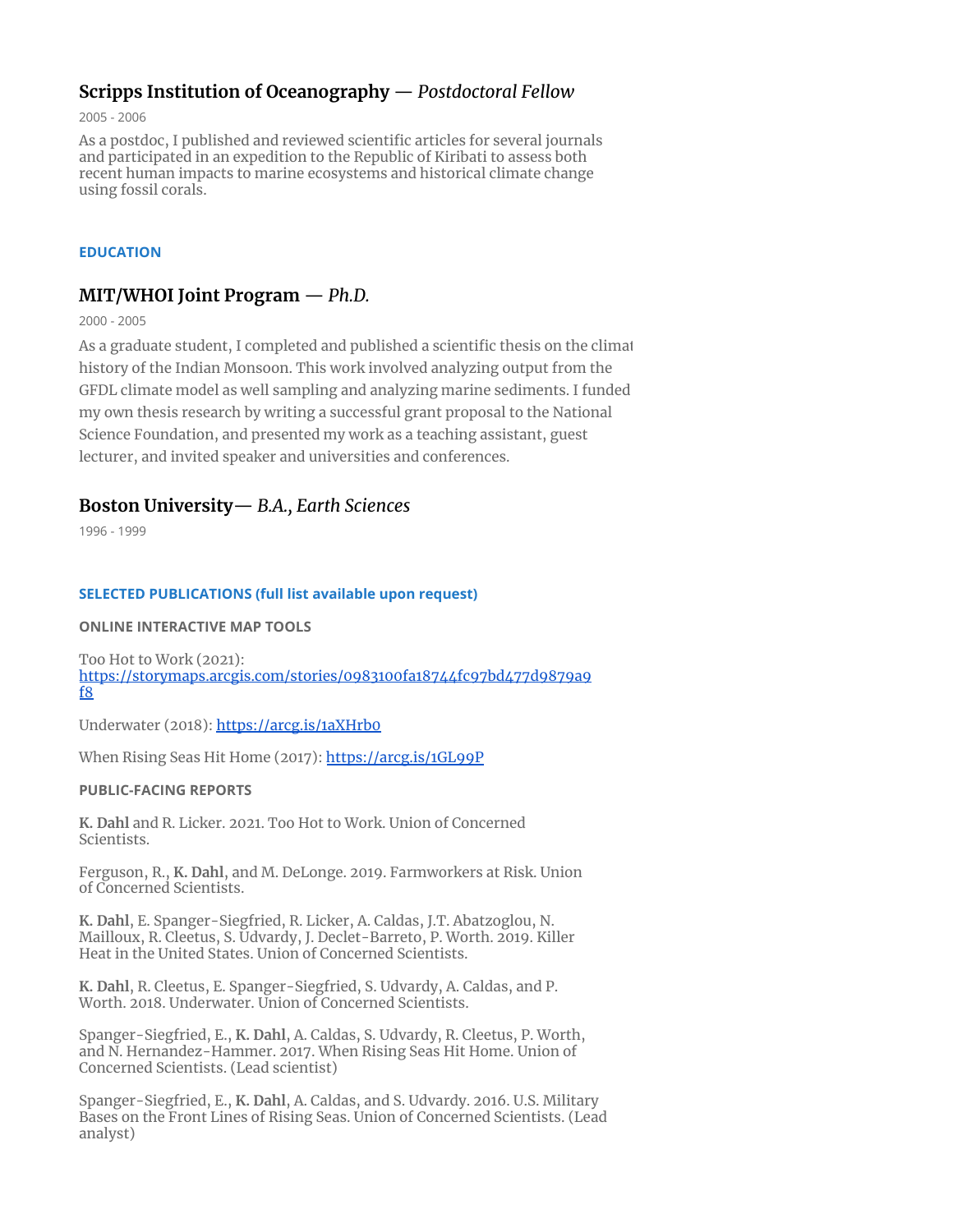Cleetus, R., R. Bueno, and **K. Dahl**. 2015. Surviving and Thriving in the Face of Rising Seas. Union of Concerned Scientists. (Analytical support)

McNamara, J., S. Clemmer, **K. Dahl**, and E. Spanger-Siegfried. 2015. Lights Out? Storm Surge, Blackouts, and How Clean Energy Can Help. Union of Concerned Scientists. (Spatial data analyst)

Carlson, C., G. Goldman, and **K. Dahl**. 2015. Stormy Seas, Rising Risks: What Investors Should Know About Climate Change Impacts at Oil Refineries. Union of Concerned Scientists. (Spatial data analyst)

Spanger-Siegfried, E., M. Fitzpatrick, and **K. Dahl**. 2014. Encroaching Tides: How Sea Level Rise and Tidal Flooding Threaten U.S. East and Gulf Coast Communities over the Next 30 Years. Union of Concerned Scientists. (Lead analyst)

(No authors listed). 2013. Causes of Sea Level Rise. Union of Concerned Scientists. (Analysis, research, writing and design support)

Climate Hot Map. 2010. Union of Concerned Scientists. (Contributor)

#### **PEER-REVIEWED ARTICLES**

Licker, R., **K. Dahl**, and J.T. Abatzoglou. 2021. Quantifying the impact of future extreme heat on the outdoor work sector in the United States. *Elementa* 10(1): 00048, doi:10.1525/elementa.2021.00048

Pei, S., **K. Dahl**, T.K. Yamana, R. Licker, and J. Shaman. 2020. Compound risks of hurricane evacuation amid the COVID-19 pandemic in the United States. *Geohealth* 4(12): e2020GH000319, doi:10.1029/2020GH000319.

C.A. Phillips, A. Caldas, R. Cleetus, **K.A. Dahl**, J. Declet-Barreto, R. Licker, L.D. Merner, J.P. Ortiz-Partida, A.L. Phelan, E. Spanger-Siegfried, S. Talati, C.H. Trisos, C.J. Carlson. 2020. Compound climate risks in the COVID-19 pandemic. *Nature Climate Change* 10, 586-588.

**Dahl, K.**, R. Licker, J.T. Abatzoglou, and J. Declet-Barreto. 2019. Increased frequency of and population exposure to extreme heat index days in the United States during the 21st century. *Environmental Research Communications* 1(7), doi:10.1088/251.

**Dahl, K.**, E. Spanger-Siegfried, A. Caldas, and S. Udvardy. 2017. Effective inundation of continental United States communities with 21st century sea level rise. *Elementa Science of the Anthropocene* 5 (37), doi:10.1525/elementa.234.

**Dahl, K**., M. Fitzpatrick, and E. Spanger-Siegfried. 2017. Sea level rise drives increased tidal flooding frequency at tide gauges along the U.S. East and Gulf Coasts: Projections for 2030 and 2045. *PLoS ONE* 12(2): e0170949.

Carlson, C., G. Goldman, and **K. Dahl**. 2016. Stormy seas, rising risks: Assessing undisclosed risk from sea level rise and storm surge at coastal US oil refineries. *In: Communicating Climate Change and Natural Hazard Risk and Cultivating Resilience.* Edited by J.L. Drake, Y.Y. Kontar, J.C. Eichelberger, T.S. Rupp, and K.M. Taylor. Springer International Publishing, pp. 295-308.

**Dahl, K.A.**, and D.W. Oppo. 2006. Sea surface temperature pattern reconstructions in the Arabian Sea. *Paleoceanography* 21(1), doi: 10.1029/2005PA001162.

Broccoli, A.J., **K.A. Dahl**, and R.J. Stouffer. 2006. Response of the ITCZ to Northern Hemisphere cooling. *Geophysical Research Letters* 33(1), doi: 10.1029/2005GL024546. [Over 400 citations as of 12/2016]